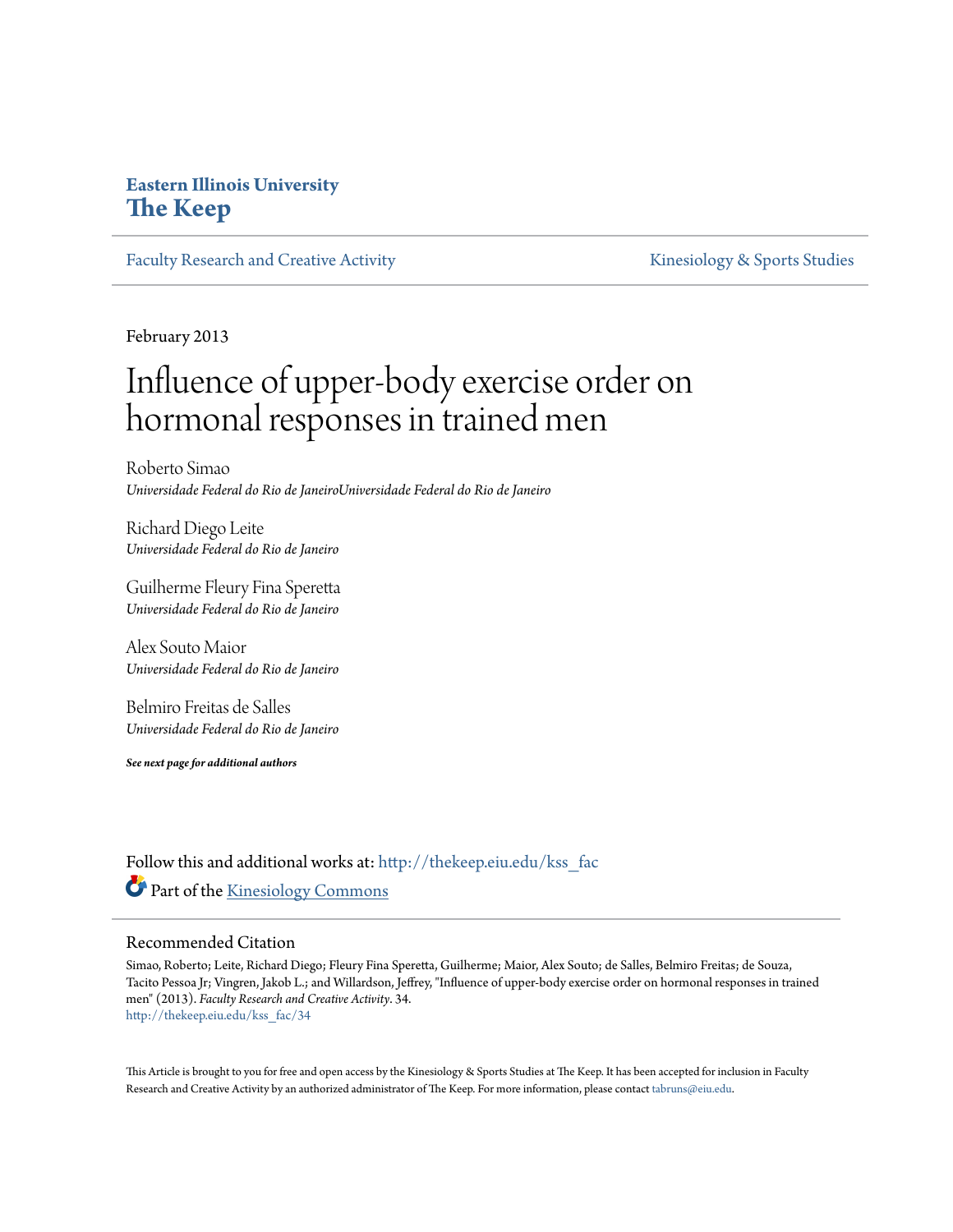#### **Authors**

Roberto Simao, Richard Diego Leite, Guilherme Fleury Fina Speretta, Alex Souto Maior, Belmiro Freitas de Salles, Tacito Pessoa de Souza Jr, Jakob L. Vingren, and Jeffrey Willardson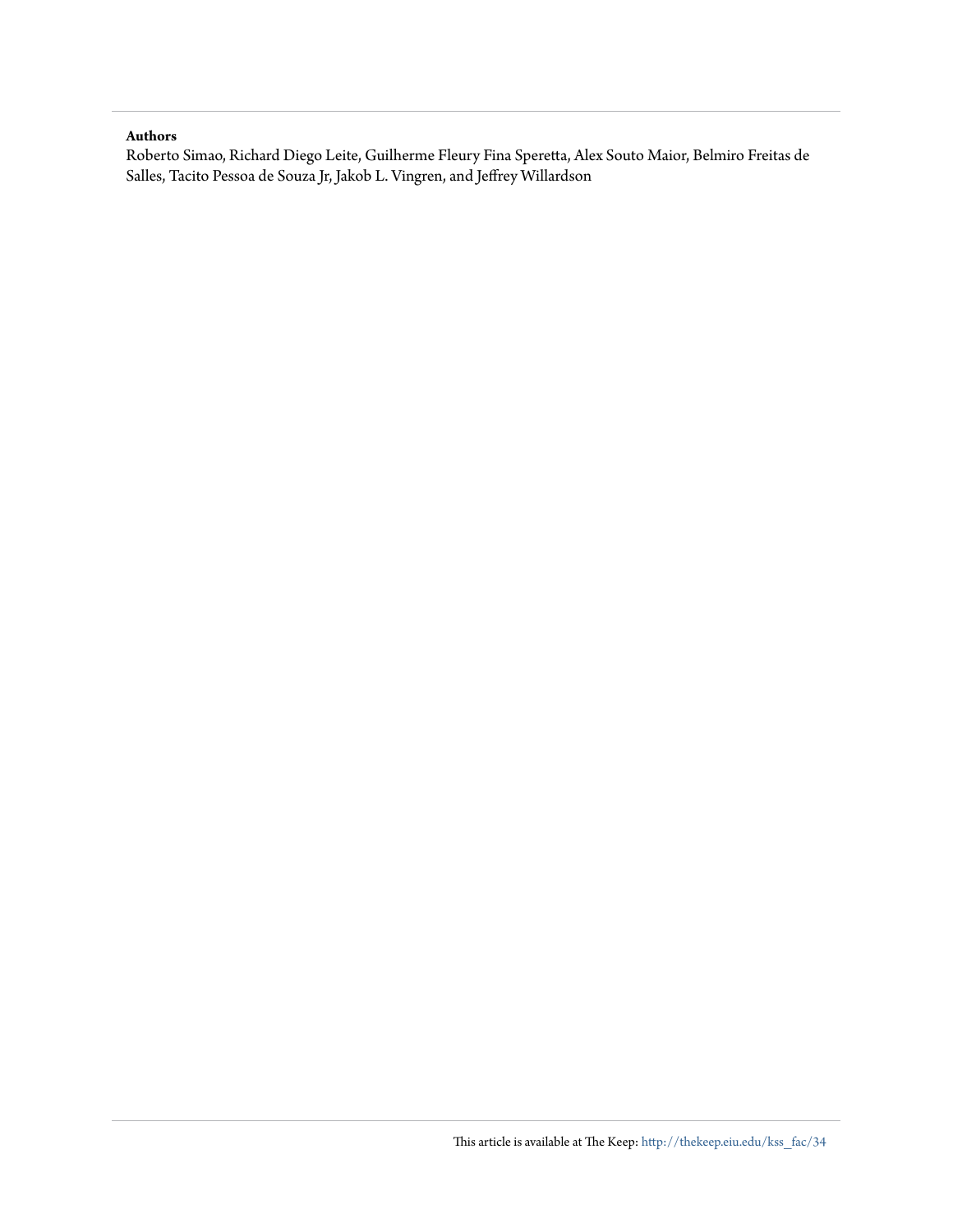Influence of upper-body exercise order on hormonal responses in trained men

Roberto Simão, Richard Diego Leite, Guilherme Fleury Fina Speretta, Alex Souto Maior, Belmiro Freitas de Salles, Tácito Pessoa de Souza Junior, Jakob L. Vingren, & Jeffrey M. Willardson

# **ABSTRACT**

The aim of this study was to examine acute hormonal responses after different sequences of an upper-body resistance-exercise session. Twenty men completed 2 sessions (3 sets;  $70\%$  1-repetition maximum; 2 min passive rest between sets) of the same exercises in opposite sequences (larger to smaller vs. smaller to larger muscle-group exercises). Total testosterone (TT), free testosterone (FT), testosterone/cortisol  $(T/C)$  ratio, sex-hormone-binding globulin (SHBG), growth hormone (GH), and cortisol (C) concentrations were measured before and immediately after each sequence. The results indicate that the GH concentration increased after both sessions, but the increase was significantly greater  $(p < 0.05)$ after the sequence in which larger muscle-group exercises were performed prior to the smaller muscle-group exercises. No differences were observed between sessions for  $TT$ ,  $FT$ ,  $SHBG$ ,  $C$ , or the  $T/C$  ratio at baseline or immediately after resistance exercise. These results indicate that performing larger muscle-group exercises first in an upper-body resistance-exercise session leads to a significantly greater GH response. This may have been due to the significantly greater exercise volume accomplished. In summary, the findings of this investigation support the common prescriptive recommendation to perform larger-muscle group exercises first during a resistance-exercise session.

**Keywords**: resistance training, endocrine responses, testosterone, cortisol, growth hormone, upper body

# **Introduction**

Current guidelines for resistance-exercise program design recommend that large muscle-group exercises generally be performed first in a training session (ACSM) 2009; Fleck and Kraemer 2004). This exercise-order recommendation has been supported by studies that found greater strength gains (Dias et al. 2010; Simão et al. 2010; Spineti et al. 2010) and hypertrophy (Simão et al. 2010; Spineti et al. 2010) in muscles that were trained at the beginning, rather than at the end, of a session during a long-term training program. Furthermore, studies examining the effect of exercise order (i.e., either large or small muscle-group exercises performed first in a training session) on repetition performance demonstrated significantly greater total repetitions (across all sets) for the same exercise when large muscle-group exercises were performed first than when they were performed last in a sequence (Bellezza et al. 2009; Farinatti et al. 2009; Gentil et al. 2007; Miranda et al. 2010; Sforzo and Touey 1996; Simão et al. 2005, 2007; Spreuwenberg et al. 2006). Thus, performing large muscle-group exercises first in a session results in a larger total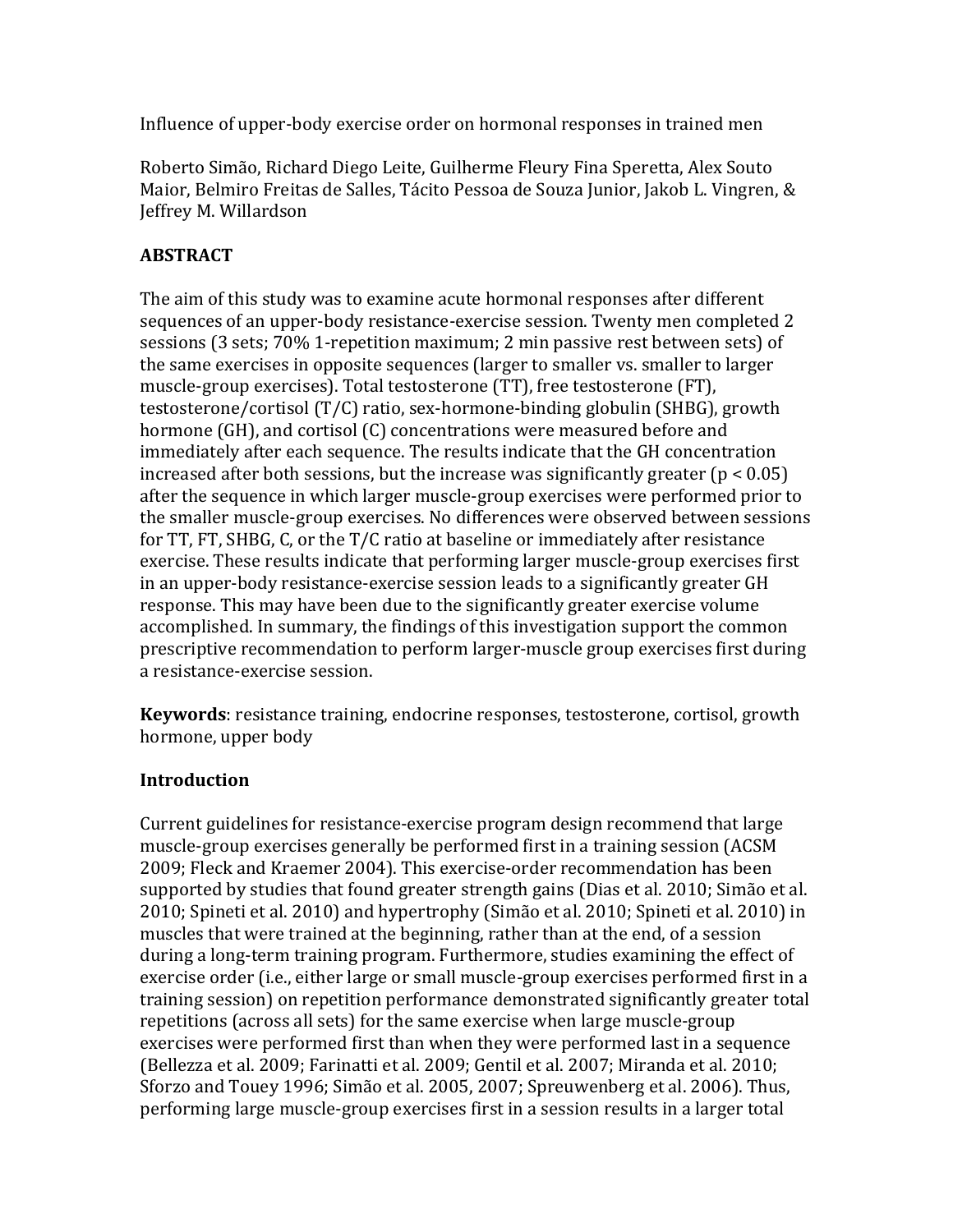volume (load × repetitions) completed; however, whether the exercise-order effect on volume translates into acute differences in physiological responses, including the hormonal response after a session, has not yet been elucidated.

The importance of circulating hormones for muscle adaptations to resistance exercise is highlighted by the findings that suppression of circulating testosterone concentrations prevents resistance-exercise-induced hypertrophy in young healthy men (Kvorning et al. 2006), and that strength increased more when exercise sessions included an acute elevation in anabolic hormones (Hansen et al. 2001). Thus, an exercise-order effect on the acute hormonal response to a resistanceexercise session could help explain the differences in strength and hypertrophy found when large-muscle exercises are placed first or last in sessions. Resistanceexercise protocols are often structured to concentrate on upper- and lower-body muscle groups in separate sessions, and often on separate days; this is particularly true for hypertrophy-oriented protocols practiced by bodybuilders, rehabilitation sessions during physical therapy, and for individuals who have only upper-body capabilities. The hormonal response to an upper-body resistance session in men is generally much less than that from a lower-body exercise session, but the response is affected by the volume of the session (Migiano et al. 2010). Because the potential for acute hormonal responses is correspondingly less, the order of exercises for an upper-body session might be especially important for creating the most effective anabolic stimulus for that session.

Several studies have examined the effect of exercise order (Bellezza et al. 2009; Farinatti et al. 2009; Gentil et al. 2007; Miranda et al. 2010; Sforzo and Touey, 1996; Simão et al. 2005, 2007; Spreuwenberg et al. 2006), but none of these investigated the effect of exercise order on hormonal responses to an exercise session. Because the volume completed during a resistance-exercise session has been shown to vary with exercise order (Spreuwenberg et al. 2006), the magnitude of the acute hormonal responses could vary in a similar fashion. Therefore, the purpose of this study was to examine acute hormonal responses to an upper-body resistanceexercise session performed in opposite sequence (larger to smaller vs. smaller to larger muscle-group exercises).

# **Materials and methods**

#### **Subjects**

Twenty men (age,  $22.4 \pm 2.7$  years; weight,  $80.3 \pm 5.7$  kg; height,  $180 \pm 8$  cm; body mass index,  $21.5 \pm 0.3$  kg·m−2) with at least 2 years (≥3 times per week) of consistent recreational resistance training participated in this study. All subjects had experience in all of the selected exercises, had no medical conditions that might be aggravated by participation in or affect the outcome of the study, and did not use nutritional supplements or other ergogenic aids. All subjects provided written informed consent to participate, and were asked to not perform any resistance exercises other than those prescribed as part of the study. The experimental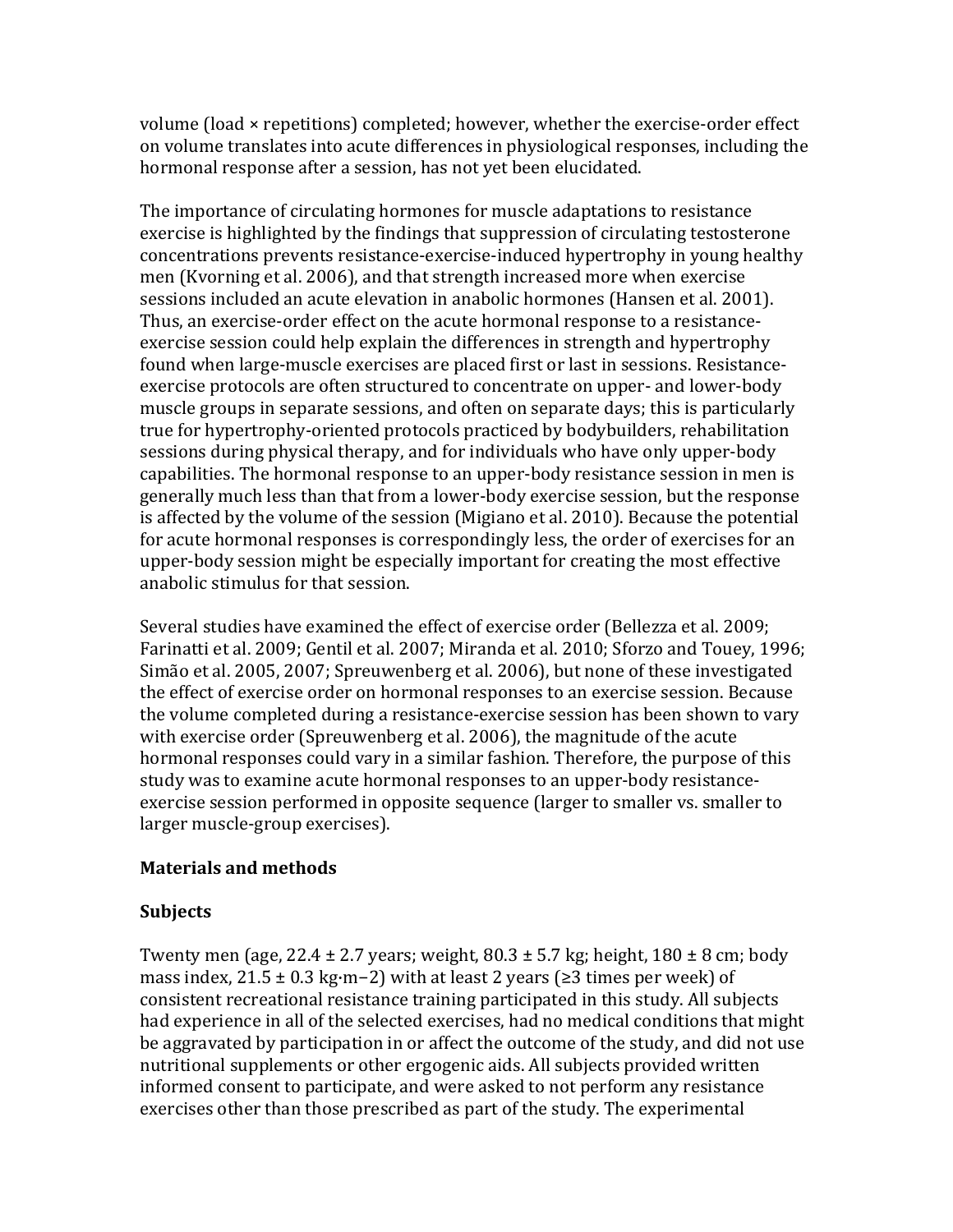procedures were in accordance with the Declaration of Helsinki, and the study protocol was approved by the Research Ethics Committee of the Institution.

## **Maximal strength assessment**

Four testing sessions were conducted (prior to completing the 2 experimental sessions) to assess 1-repetition maximum (1-RM) strength for the following exercises: free-weight bench press (BP) with a straight bar; seated machine front-lat pull down (LPD); seated machine shoulder press (SP) with dumbbells; standing free-weight biceps curl (BC) with a straight bar; and seated machine triceps extension (TE). The 1-RM testing sessions were separated by 48 h. The 1-RM was determined in fewer than 5 attempts, with 5 min between attempts; 10 min was allowed prior to beginning the test for the next exercise. No exercise was allowed in the 48 h between tests, so as not to confound the test-retest reliability. To standardize the test protocol, the following strategies were adopted (Simão et al. 2007): standardized instructions concerning the testing procedure were given to subjects; verbal encouragement was provided during the testing procedure; and the mass of all weights and bars was determined using a precision scale.

# **Experimental sessions**

Seven days after the fourth strength testing session, subjects performed 1 of the 2 exercise sequences in a randomized crossover design. The 2 sessions consisted of the same exercises, but performed in opposite sequences. Sequence A began with compound (larger muscle group) exercises and progressed toward assistance (smaller muscle group) exercises for BP, LPD, SP, BC, and TE. Conversely, sequence B was performed in the reverse order (i.e., TE, BC, SP, LPD, and BP). Warm-up prior to each exercise sequence consisted of 2 sets of 20 repetitions for the first exercise of the session (BP for sequence A and TE for sequence B) at  $40\%$  of the predetermined 1-RM load. All exercises in both sequences were performed for 3 sets at 70% of the predetermined 1-RM for each exercise. Sets and exercises were separated by 2 min of passive rest. The second sequence was performed 7 days after performance of the first assigned exercise sequence.

During the experimental sessions, subjects were instructed to perform repetitions to the point of voluntary exhaustion. Repetition velocity was not controlled, and no pause was permitted between the eccentric and concentric phases of each repetition. Total volume was calculated (load  $\times$  repetitions) for each experimental session. All subjects performed each of their respective sessions at the same time of day, and all testing was performed between 0600 and 0900 to control for diurnal hormonal variations (McCaulley et al. 2009). Subjects were instructed to record their diet for 2 days prior to performing the first assigned exercise sequence and replicated the diet prior to performing the second trial. During the study, all subjects were asked to continue with their normal activities of daily living.

#### **Hormone testing and analysis**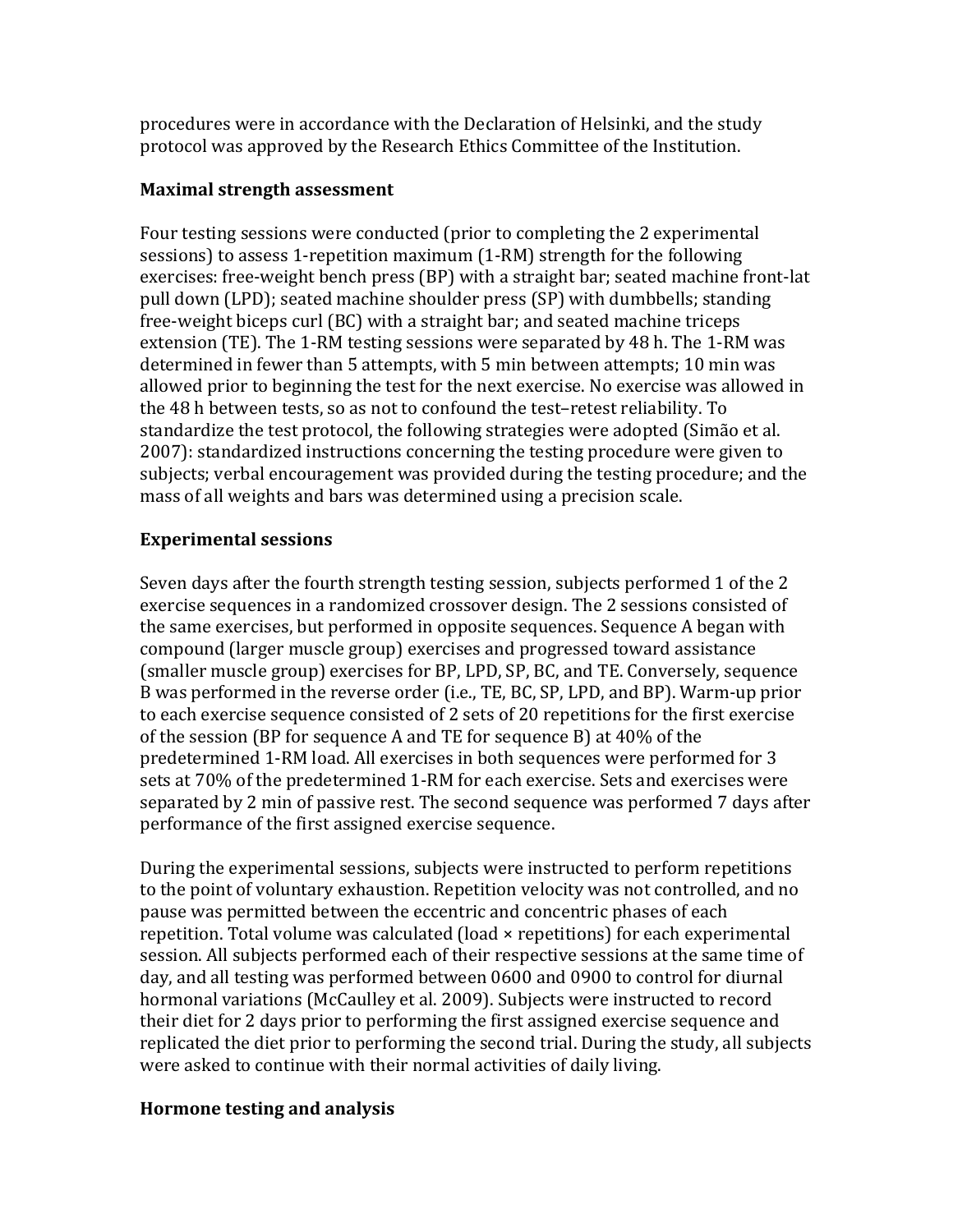The subjects fasted and slept for approximately 8 h prior to each morning blood sample and experimental session. Ambient temperature and humidity were fixed at 20–25 °C and  $40\%$ –65%, respectively. The baseline resting blood sample (i.e., 10 mL of blood drawn from the antecubital vein) was collected with subjects sitting in a slightly reclined position 15 min before each experimental session. This procedure was repeated immediately after each exercise session. Serum total testosterone (TT), free testosterone (FT), cortisol, sex-hormone-binding globulin (SHBG), and GH concentrations were measured in duplicate and determined using a commercially available radioimmunoassay kit (Coat-A-Count, DPC, Los Angeles, Calif., USA), in accordance with the manufacturer's instructions. The testosterone/cortisol  $(T/C)$ ratio was calculated also. To minimize the effects of interassay variation, all samples from one subject were analyzed in the same assay. Intra-assay coefficients of variation were all less than 5.0%.

### **Statistical analyses**

Data are presented as the means  $\pm$  standard deviation. A priori, it was determined that 10 subjects per group was adequate to substantiate the  $0.05$  alpha level, with a Cohen probability level of at least  $0.80$  for each dependent variable (nQuery Advisor software, Statistical Solutions, Saugus, Mass., USA). Intraclass correlation coefficients and paired t tests were used to assess the reliability of the maximal strength assessments. The data were initially analyzed using the Shapiro–Wilk normality test and the homoscedasticity test (Bartlett criterion). All variables presented normal distribution and homoscedasticity.

A 2-way repeated-measures ANOVA (sequence  $\times$  time point) was conducted to compare hormone concentrations. Significant effects were followed by Fisher's least significant difference post hoc analysis to examine pair-wise differences. Student's t test was conducted to compare the total repetitions completed for each exercise with the total volume of each sequence. The scale proposed by Rhea et al. (2004) was used to compare effects sizes in hormonal responses (the difference between pretest and post-test scores divided by the pretest standard derivation). An alpha level of  $p < 0.05$  was used to determine significance for all comparisons. Statistica 6.0 software (Statsoft; Tulsa, Okla., USA) was used for all analyses.

# **Results**

Excellent test-retest reliability was demonstrated in determining maximal strength for each exercise. The intraclass correlation coefficients were as follows:  $BP, r =$ 0.94; LPD,  $r = 0.96$ ; SP,  $r = 0.94$ ; BC,  $r = 0.94$ ; and TE,  $r = 0.96$ . A paired Student's t test did not indicate significant differences between the 1-RM tests for any of the exercises. The total number of repetitions for each exercise was significantly greater for sequence A than for sequence B, with the exception of the  $SP$ ; the total volume was also significantly greater for sequence A (see Table 1).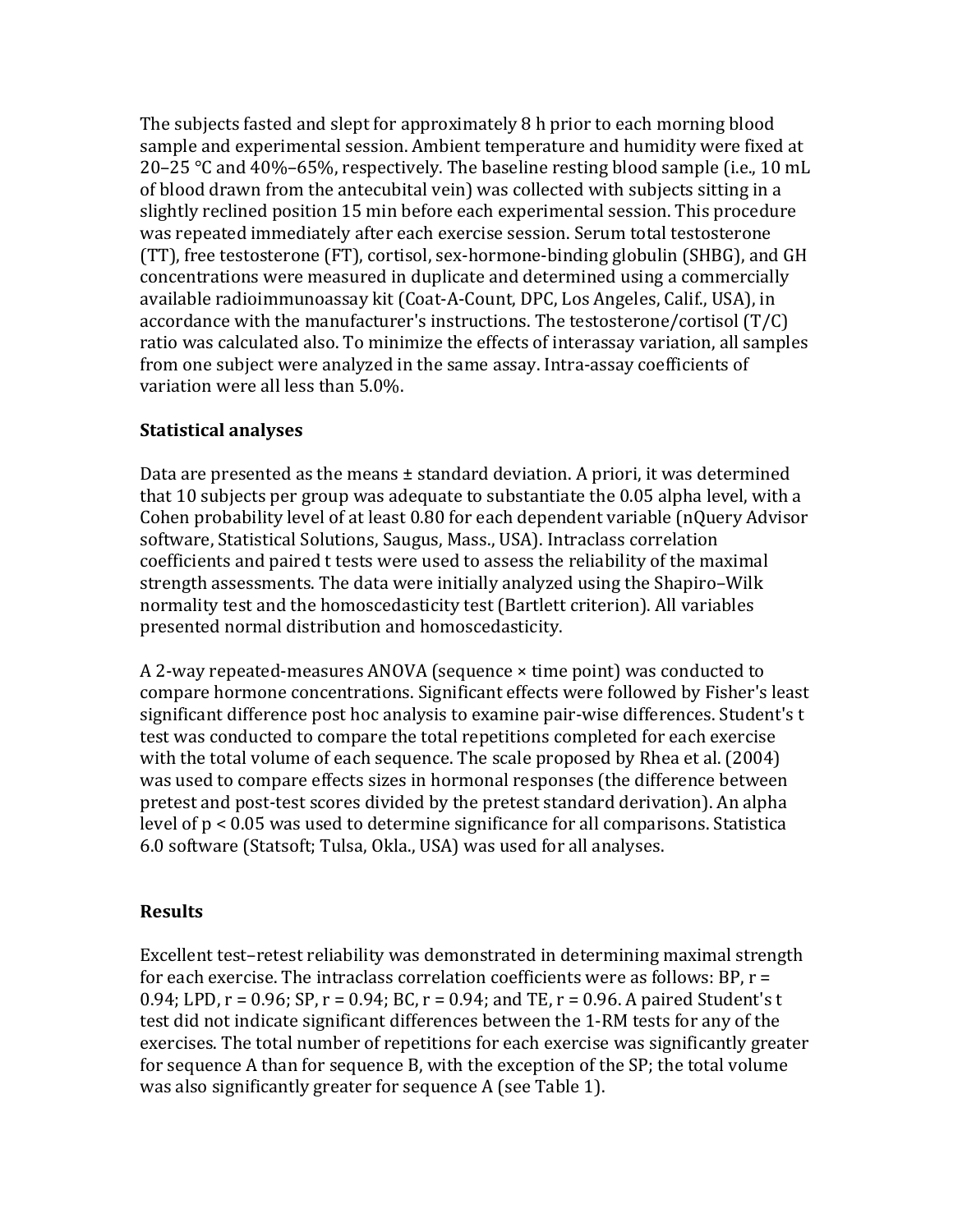|            | <b>Bench</b>     | Lat           | Shoulder     | <b>Biceps</b>    | Triceps      | Total        |
|------------|------------------|---------------|--------------|------------------|--------------|--------------|
|            | press            | pull down     | press        | curl             | extension    | volume (kg)  |
| Sequence A | $26.7{\pm}2.8^*$ | $28.1 + 5.1*$ | $21.3 + 5.2$ | $18.6 \pm 6.2^*$ | $18+6.3*$    | 22683+8.583* |
| Sequence B | 14.1±5.8         | $19.1 + 4.0$  | $26.6 + 8.1$ | $27.4 + 3.2$     | $26.8 + 4.2$ | 13684+5.632  |

Table 1. Total exercise repetitions and total volume for sequence A and sequence B (mean ± standard deviation)

 $^*p \leq 0.05$  vs. sequence B.

Table 2. Total testosterone, free testosterone, testosterone/cortisol ratio (T/C), and cortisol levels at rest (baseline) and immediately after resistance exercise.

|                                        | <b>Baseline</b> |                  | After exercise |                         |  |
|----------------------------------------|-----------------|------------------|----------------|-------------------------|--|
|                                        | Sequence A      | Sequence B       | Sequence A     | Sequence B              |  |
| Testosterone $(ng \cdot dL^{-1})$      | 498.63±139.62   | 490.32+104.31    | 581.52+146.21  | 556.20+137.52           |  |
| Free testosterone $(pg \cdot dL^{-1})$ | 117.82+11.78    | 119+23.21        | 132.10+36.70   | $140.42 \pm 34.31$      |  |
| Cortisol $(ng \cdot dL^{-1})$          | 15.78±3.78      | 17.98±2.45       | $22+3.83*$     | $24.23 \pm 2.36^*$      |  |
| T/C ratio                              | 34.61±5.11      | $28.21 \pm 2.11$ | 27.32±2.91     | 23.93 <sup>+</sup> 2.23 |  |

Note: Data are expressed as the mean ± standard deviation. T/C, testosterone/cortisol.

 $p \leq 0.05$  for baseline vs. immediately after resistance exercise.

Table 3. Sex-hormone-binding globulin (SHBG) and growth hormone (GH) levels at baseline and immediately after resistance exercise.

|                                                         | <b>Baseline</b>                           |                                     | After exercise                         |                                          |  |
|---------------------------------------------------------|-------------------------------------------|-------------------------------------|----------------------------------------|------------------------------------------|--|
|                                                         | Sequence A                                | Sequence B                          | Sequence A                             | Sequence B                               |  |
| $SHBG$ (nmol $-L^{-1}$ )<br>$GH$ (ng-dL <sup>-1</sup> ) | 24.02 <sup>+5.71</sup><br>$0.45 \pm 0.09$ | $26.27 \pm 3.41$<br>$0.66 \pm 0.14$ | $28.04 \pm 8.42^*$<br>$6.82 + 2.32$ ** | 27.47 <sup>+</sup> 8.87<br>$2.90 + 2.42$ |  |

Note: Data are expressed as the mean ± standard deviation. SHBG, sex-hormone-binding globulin; GH, growth hormone.

 $\mu > 0.05$  for baseline vs. immediately after resistance exercise.

 $\uparrow p \leq 0.05$  for difference between sequences immediately after resistance exercise.

TT,  $FT$ , and the  $T/C$  ratio were not significantly different at baseline and immediately after exercise (see Table 2). Conversely, cortisol concentration significantly ( $p < 0.05$ ) increased immediately after sequence A (26.7%) and sequence  $B(26.9\%)$  (see Table 2). There were no significant differences between sequences for TT, FT, the T/C ratio, or cortisol at baseline or immediately after resistance exercise.

| Table 4. Effect-size comparison between sequences. |  |  |
|----------------------------------------------------|--|--|
|----------------------------------------------------|--|--|

|            | <b>Testosterone</b> | Free testosterone | T/C ratio          | Cortisol       | <b>SHBG</b>    | GH            |
|------------|---------------------|-------------------|--------------------|----------------|----------------|---------------|
|            | (magnitude)         | (magnitude)       | (magnitude)        | (magnitude)    | (magnitude)    | (magnitude)   |
| Sequence A | $0.59$ (small)      | 1.20 (moderate)   | $-1.43$ (moderate) | $1.65$ (large) | $0.72$ (small) | 70.78 (large) |
| Sequence B | $0.63$ (small)      | 0.90 (moderate)   | $-2.06$ (large)    | $2.55$ (large) | $0.65$ (small) | 16.07 (large) |

Note: T/C, testosterone/cortisol; SHBG, sex-hormone-binding globulin; GH, growth hormone.

SHBG increased significantly after sequence A  $(14.2\%)$ , but not after sequence B, relative to baseline levels (Table 3). However, despite the significant increase in SHBG from pre- to postexercise for sequence A, no differences were noted between sequences for SHBG, either at baseline or after resistance exercise (see Table 3). There was a significant increase in GH concentration immediately after sequence A (98.3%), which was significantly greater (i.e.,  $63\%$  greater) than after sequence B (see Table 3).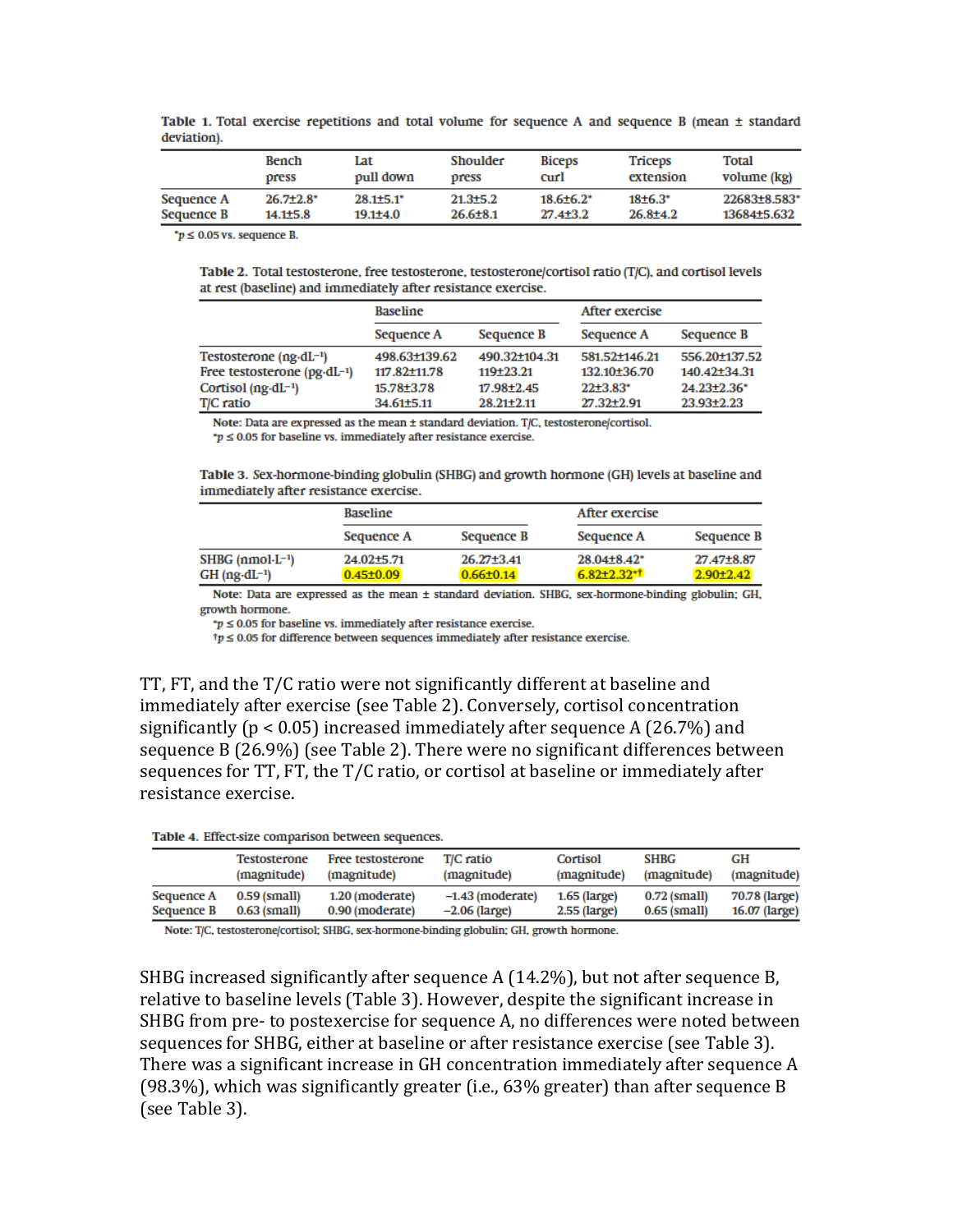In the effect-size analysis, sequence A and sequence B demonstrated a small response for TT, a moderate response for FT, a large response for cortisol, a small response for SHBG, and a large response for GH. The effect size for the  $T/C$  ratio was different between the sequences, with sequence A eliciting a moderate response and the sequence B eliciting a large response (see Table 4).

#### **Discussion**

The main finding of this study is that exercise order affects the endocrine response to an upper-body resistance-exercise session. When the larger muscle-group exercises were placed first  $(i.e., sequence A)$ , rather than last  $(i.e., sequence B)$ , significantly greater circulating concentrations of GH were present immediately after exercise. These findings provide unique physiological support for the current recommendation for resistance-exercise prescription (i.e., the placement of compound exercises first in a session). To our knowledge, this is the first study to examine the effect of exercise order on the endocrine response to a resistanceexercise session performed in opposing sequences.

It should be noted that the GH and cortisol responses after both sequences (as well as the  $T/C$  ratio for sequence B) elicited large effect sizes, indicating that both sessions produced a high metabolic demand. It should also be noted that moderate effect sizes were elicited for the FT response after both sequences (as well as the T/C ratio after sequence A). These results indicate that from a practical standpoint, both sessions transiently altered the hormonal milieu in favor of muscle tissue building.

Consistent with previous studies (Bellezza et al. 2009; Farinatti et al. 2009; Gentil et al. 2007; Miranda et al. 2010; Sforzo and Touey, 1996; Simão et al. 2005, 2007; Spreuwenberg et al. 2006), our study indicates that performing an exercise toward the beginning of a sequence results in greater repetitions than performing the same exercise toward the end of a sequence. Specifically, the total repetitions for the BP and LPD were significantly greater when performed first (i.e., sequence A); conversely, the total repetitions for the TE and BC were significantly greater when performed first (i.e., sequence B). The repetitions completed for the SP, performed in the middle of both sequences, were not significantly different between sequences. Because the load was constant for all sets of a particular exercise, the volume completed (load  $\times$  repetitions) was solely dependent on the total repetitions completed; thus, the total repetitions and volume were greater when the larger muscle-group exercises were performed first (sequence A).

It is well established that the total volume of work completed during a resistance exercise session influences the magnitude of the hormonal response, especially that of GH (Hansen et al. 2001; Migiano et al. 2010; Kraemer et al. 1990; Leite et al. 2011; Smilios et al. 2003). In accordance with these previous findings, in our study, sequence A (which involved a 40% greater volume of work) promoted a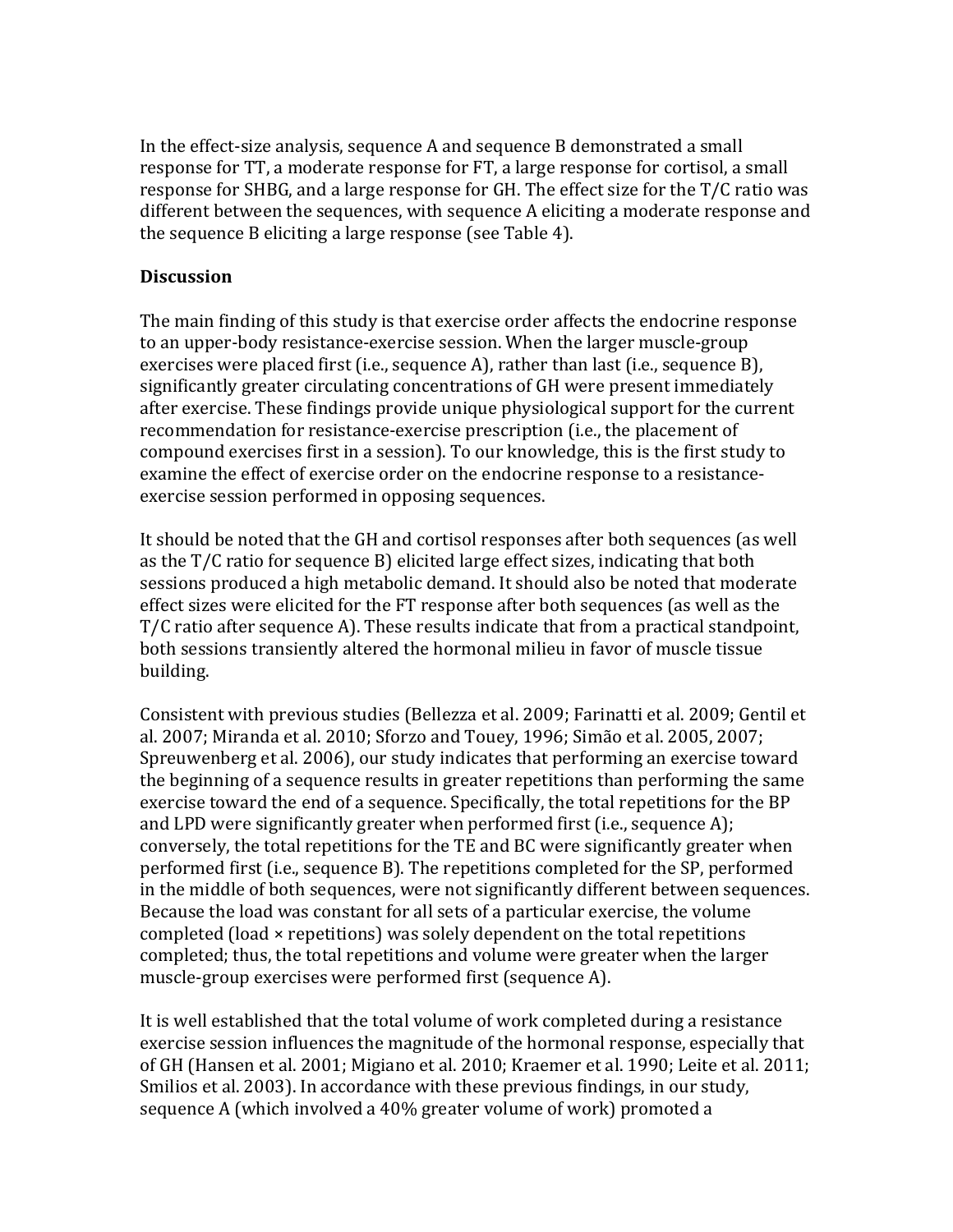significantly greater GH response than sequence B. The absolute GH responses, as well as the difference in responses between the 2 sequences, are similar to the GH responses found by Migiano et al. (2010) for unilateral and bilateral (approximately twice the work as unilateral) upper-body resistance exercise. The effect of total volume of work on GH secretion from the anterior pituitary is in large part due to the metabolic demand caused by the volume during the exercise session; this metabolic demand is generally reflected by the lactic acid response pattern (Kraemer et al. 1990; Smilios et al. 2003; Migiano et al. 2010). The drop in blood pH that is concurrent with a large increase in blood lactate concentration during exercise can increase GH secretion; conversely, infusion of the pH buffer sodium bicarbonate (NaHCO3) results in a reduction in GH both at rest and after exercise (Elias et al. 1997). The larger increase in GH found for sequence A (the sequence with a larger volume and, likely, a larger metabolic demand), compared with sequence B, could be explained by the larger metabolic demand and resultant larger reduction in pH for sequence A. Circulating growth hormones have important metabolic properties that are associated with muscular and skeletal growth (Kraemer 1988), and a correlation between the acute GH response to resistance exercise and muscle fiber hypertrophy has been demonstrated (McCall et al. 1999). In addition to the direct effects of GH (and the effect of GH on insulin-like growth factor), GH might also have an indirect effect on muscle. GH appears to facilitate the anabolic actions of testosterone because of the permissive and synergistic effects in promoting protein synthesis (Mauras et al. 2003). Thus, the larger acute response for GH found for sequence A might have important implications for adaptations to resistance exercise.

None of the exercise orders induced changes in TT or FT from pre- to postexercise in our study. Crewther et al. (2008) and McCaulley et al. (2009) compared acute hormonal responses after 3 resistance-training schemes designed for different adaptational objectives: hypertrophy  $(4 \text{ sets of } 10 \text{ repetitions at } 70\% \text{ of } 1\text{-RM}, 3\text{-min}$ rest in squat), power (8 sets of 6 repetitions in jump squats at  $0\%$  of 1-RM, 3-min rest), and maximal strength  $(11 \text{ sets of } 3 \text{ repetitions at } 90\% \text{ of } 1\text{-RM}, 5\text{-min in}$ squat). They found that the hypertrophy scheme induced greater testosterone levels than the other schemes. In contrast, Migiano et al.  $(2010)$  found that neither unilateral nor bilateral (twice the volume) upper-body dumbbell exercises resulted in an exercise-induced increase in TT, despite a similar repetition and load range  $(4)$ sets of 10 repetitions at 80% of 1-RM for 5 exercises). Our data confirm the literature (Migiano et al. 2010) demonstrating that the involvement of only the upper-body musculature in trained men appears to be insufficient to induce significant increases in FT or TT. An exercise-order effect for testosterone is, therefore, not likely to exist for upper-body resistance-exercise sessions in trained men.

The SHBG concentration was significantly increased only after sequence A; this transport protein directly influences the biological availability (i.e., the amount of testosterone that is available to interact with nuclear steroid receptors) and the rate of degradation of testosterone. Testosterone bound to SHBG is not considered to be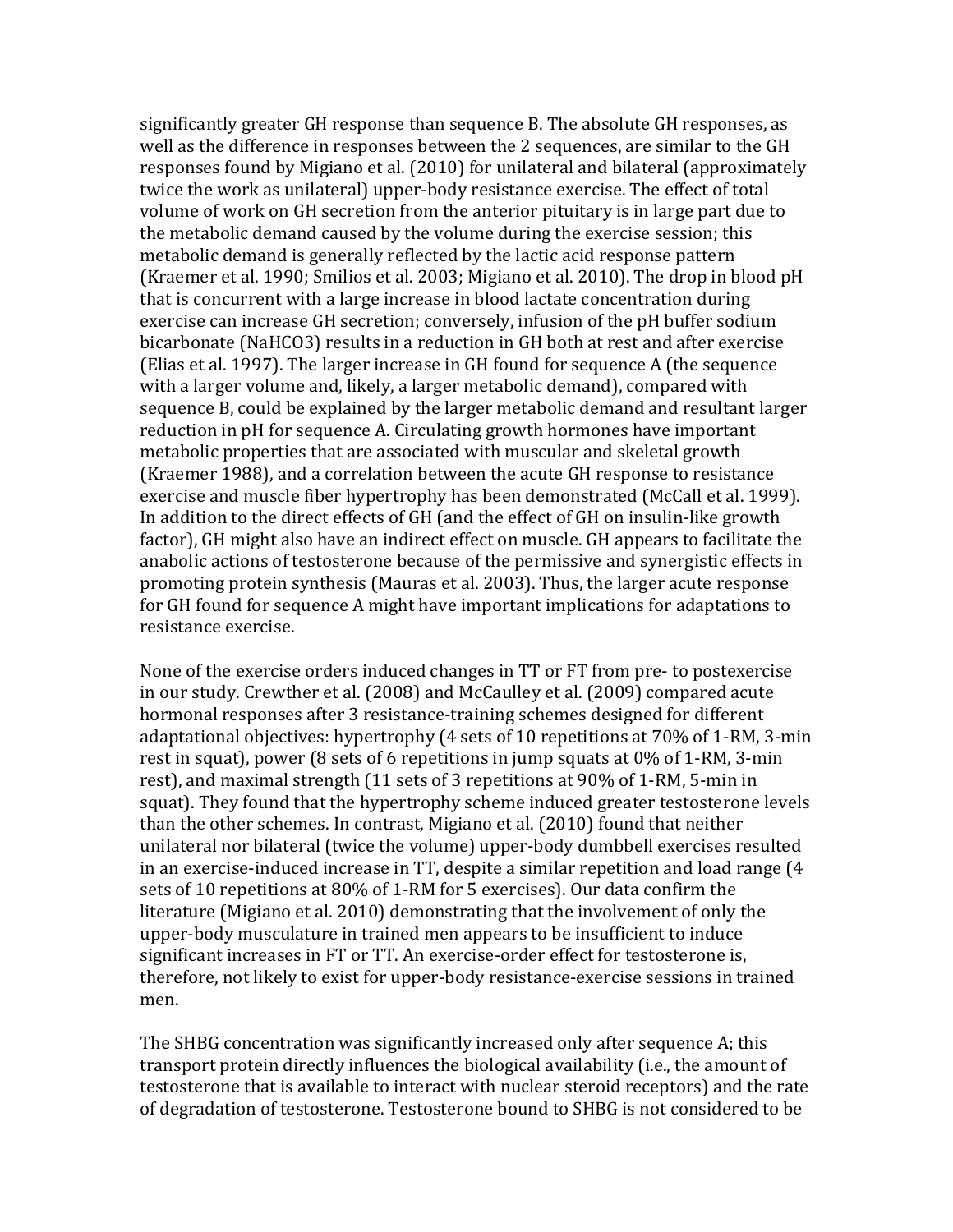bioavailable; thus, an increase in SHBG can result in a reduction in FT without a change in TT. In our study, however, FT was not affected by the increase in SHBG. Conversely, SHBG-bound testosterone is protected from degradation, so SHBG can serve as a reservoir of testosterone in the circulation. The results of this study indicate that when large muscle-group exercises are placed first within a session, a small increase in SHBG occurs. It has yet to be determined if such a small increase in SHBG affects adaptations to resistance exercise.

The cortisol concentration increased significantly for both sequence A and sequence B, but was not different between sequences, indicating that elevations in cortisol are independent of exercise order. The role of cortisol involves stimulation of catabolic or anti-anabolic processes, and elevations in cortisol are common after metabolically demanding resistance exercise (Crewther et al. 2008). Although Migiano et al. (2010) demonstrated that the cortisol response to upper-body-only resistance exercise in trained men is affected by volume, it appears that the smaller volume difference in our study was not sufficient to induce a differential cortisol response. On the basis of the findings for cortisol, placing larger muscle-group exercises first in a resistance-exercise session does not appear to produce a greater catabolic signal, despite the greater volume completed.

Circulating testosterone and cortisol have been proposed as physiological markers to evaluate the tissue-remodeling process after resistance exercise (Kraemer and Ratamess 2005). It has been suggested that the  $T/C$  ratio is an indirect parameter of the anabolic/catabolic milieu and an indicator of resistance-exercise-induced stress to the organism (Deschenes and Kraemer 2002; Fry and Kraemer 1997; Häkkinen and Pakarinen 1995). In our study, there was no change in the  $T/C$  ratio immediately after each sequence, despite the increase in cortisol. This lack of a change in the  $T/C$  ratio was likely due to the small but nonsignificant increase in testosterone, combined with the significant increase in cortisol. Our study suggests that for upper-body resistance-exercise sessions in trained men, the steroid hormone anabolic/catabolic milieu is not altered; thus, the added anabolic endocrine signal from this type of exercise session is mainly induced by GH.

In summary, the recommended practice of placing larger muscle-group exercises first in a sequence is supported by our findings. A significantly greater increase in GH was present immediately after sequence A, which placed the compound exercises toward the beginning (i.e., BP and LPD), rather than the end, of a sequence. Therefore, this study indicates that for an upper-body resistance exercise session, larger muscle-group exercises should be placed at the beginning to promote greater GH responses. Other hormonal parameters (TT, FT) were not affected by either exercise protocol, probably because of the relatively low muscle mass stimulated; increased secretion of these hormones probably requires additional involvement of the lower-body musculature. Future research should elucidate the influence of exercise order on hormonal responses to lower-body and whole-body resistanceexercise sessions.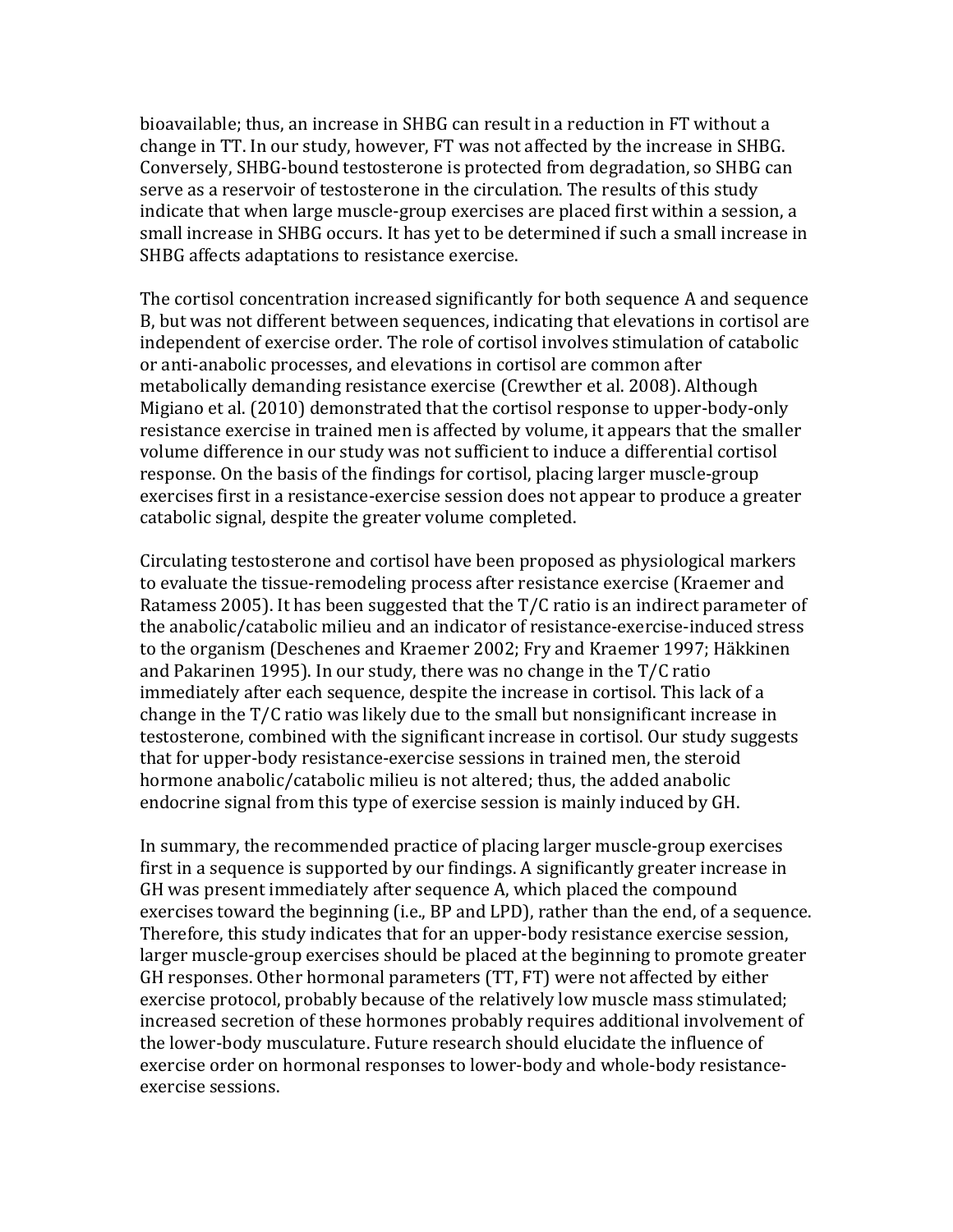#### **Acknowledgements**

The authors declare that they have no conflict of interest. Dr. Roberto Simão would like to thank the Research and Development Foundation of Rio de Janeiro State (FAPERJ).

### **References**

American College of Sports Medicine (ACSM). 2009. Position stand: Progression models in resistance training for healthy adults. Med. Sci. Sports Exerc. 41(3): 687-708 

Bellezza PA, Hall EE, Miller PC, Bixby WR. 2009. The influence of exercise order on blood lactate, perceptual, and affective responses. J. Strength Cond. Res. 23(1): 203-208 

Crewther B, Cronin J, Keogh J, Cook C. 2008. The salivary testosterone and cortisol response to three loading schemes. J. Strength. Cond. Res. 22(1): 250-255

Deschenes MR, Kraemer WJ. 2002. Performance and physiologic adaptations to resistance training. Am. J. Phys. Med. Rehabil. 81(11): 3-16

Dias I, de Salles BF, Novaes J, Costa PB, Simão R. 2010. Influence of exercise order on maximum strength in untrained young men. J. Sci. Med. Sport  $13(1)$ : 65-69

Elias AN, Wilson AF, Naqvi S, Pandian MR. 1997. Effects of blood pH and blood lactate on growth hormone, prolactin, and gonadotropin release after acute exercise in male volunteers. Proc. Soc. Exp. Biol. Med. 214: 156-160

Farinatti PTV, Simão R, Monteiro WD, Fleck SJ. 2009. Influence of exercise order on oxygen uptake during strength training in young women. J. Strength Cond. Res. 23(3): 1037-1044 

Fleck, S.J., and Kraemer, W.J. 2004. Designing Resistance Training Programs. 3rd ed. Human Kinetics, Champaign, Ill., USA.

Fry AC, Kraemer WJ. 1997. Resistance exercise overtraining and overreaching: neuroendocrine responses. Sports Med. 23(2): 106-129

Gentil P, Oliveira E, de Araújo Rocha Júnior V, do Carmo J, Bottaro M. 2007. Effects of exercise order on upper-body muscle activation and exercise performance. [. Strength Cond. Res. 21(4): 1082-1086

Häkkinen K, Pakarinen A. 1995. Acute hormonal responses to heavy resistance exercise in men and women. Int. J. Sports Med.  $16(8)$ : 507-513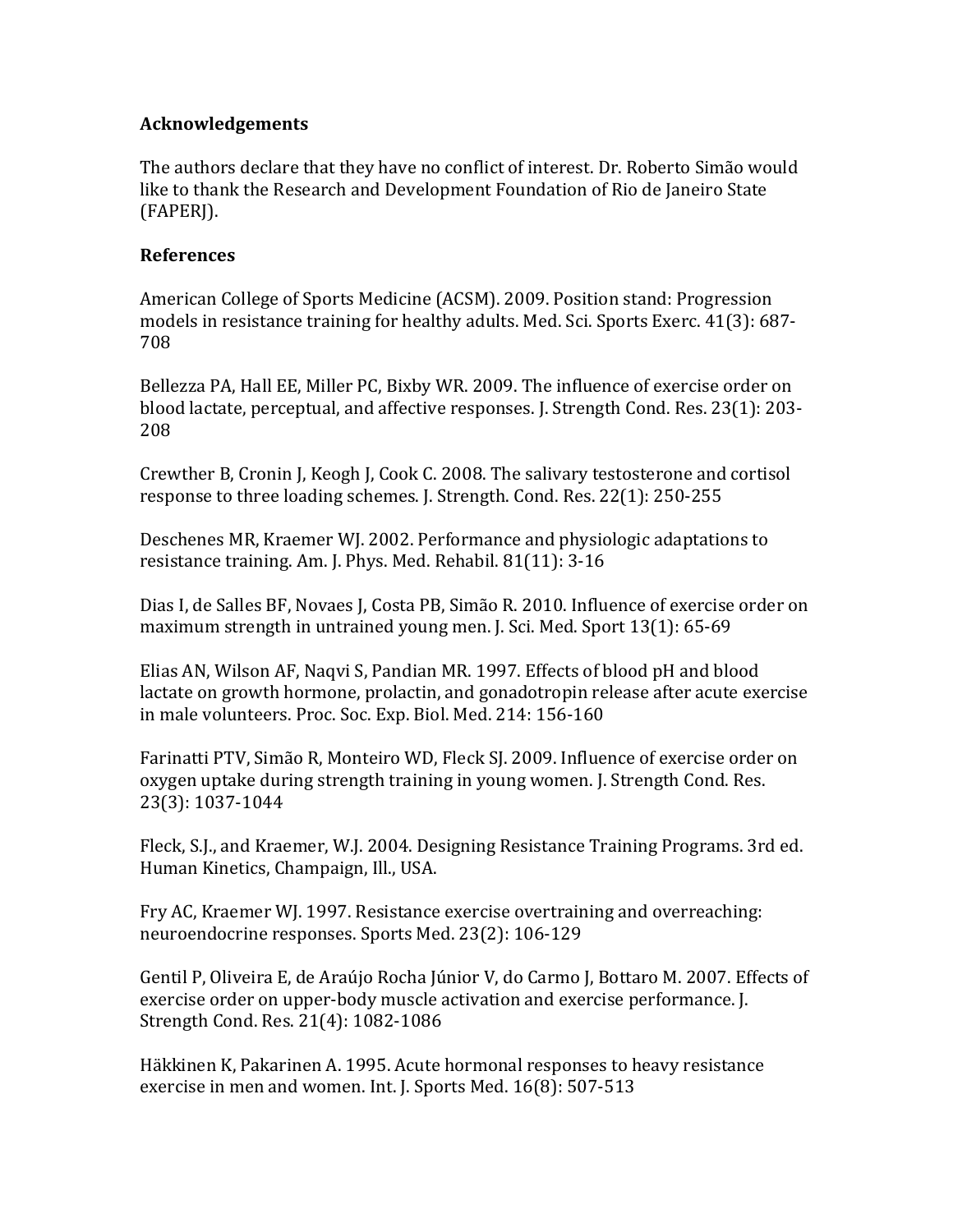Hansen S, Kyorning T, Kjaer M, Sjogaard G. 2001. The effect of short-term strength training on human skeletal muscle: The importance of physiologically elevated hormone levels. Scand. J. Med. Sci. Sports 11(6): 347-354.

Kraemer WJ. 1988. Endocrine responses to resistance exercise. Med. Sci. Sports. Exerc. 20(5 Suppl.): S152-S157

Kraemer WJ, Ratamess NA. 2005. Hormonal responses and adaptations to resistance exercise and training. Sports Med. 35(4): 339-361

Kraemer WJ, Marchitelli L, Gordon SE, Harman E, Dziados JE, Mello R, et al. 1990. Hormonal and growth factor responses to heavy resistance exercise protocols. [. Appl. Physiol. 69(4): 1442-1450

Kvorning T, Andersen M, Brixen K, Madsen K. 2006. Suppression of endogenous testosterone production attenuates the response to strength training: a randomized, placebo-controlled, and blinded intervention study. Am. J. Physiol. Endocrinol. Metab. 291(6): E1325-E1332

Leite R, D, Prestes J, Rosa C, De Salles BF, Maior A, Miranda H, Simão R. 2011. Acute effect of resistance training volume on hormonal responses in trained men. I. Sports. Med. Phys. Fitness 51(2): 322-328

Mauras N, Rini A, Welch S, Sager B, Murphy SP. 2003. Synergistic effects of testosterone and growth hormone on protein metabolism and body composition in prepubertal boys. Metabolism 52(8): 964-969

McCall GE, Byrnes WC, Fleck SJ, Dickinson A, Kraemer WJ. 1999. Acute and chronic hormonal responses to resistance training designed to promote muscle hypertrophy. Can. J. Appl. Physiol.  $24(1)$ :  $96-107$ 

McCaulley GO, McBride JM, Cormie P, Hudson MB, Nuzzo JL, Quindry JC, Triplett NT. 2009. Acute hormonal and neuromuscular responses to hypertrophy, strength and power type resistance exercise. Eur. J. Appl. Physiol. 105(5): 695-704

Migiano MJ, Vingren JL, Volek JS, Maresh CM, Fragala MS, Ho JY, et al. 2010. Endocrine response patterns to acute unilateral and bilateral resistance exercise in men. J. Strength Cond. Res. 24(1): 128-134

Miranda H, Simão R, dos Santos Vigário P, de Salles BF, Pacheco MT, Willardson JM. 2010. Exercise order interacts with rest interval during upper body resistance exercise. J. Strength Cond. Res. 24(6): 1573-1577

Rhea MR. 2004. Determining the magnitude of treatment effects in strength training research through the use of the effect size. J. Strength. Cond. Res. 18(4): 918-920